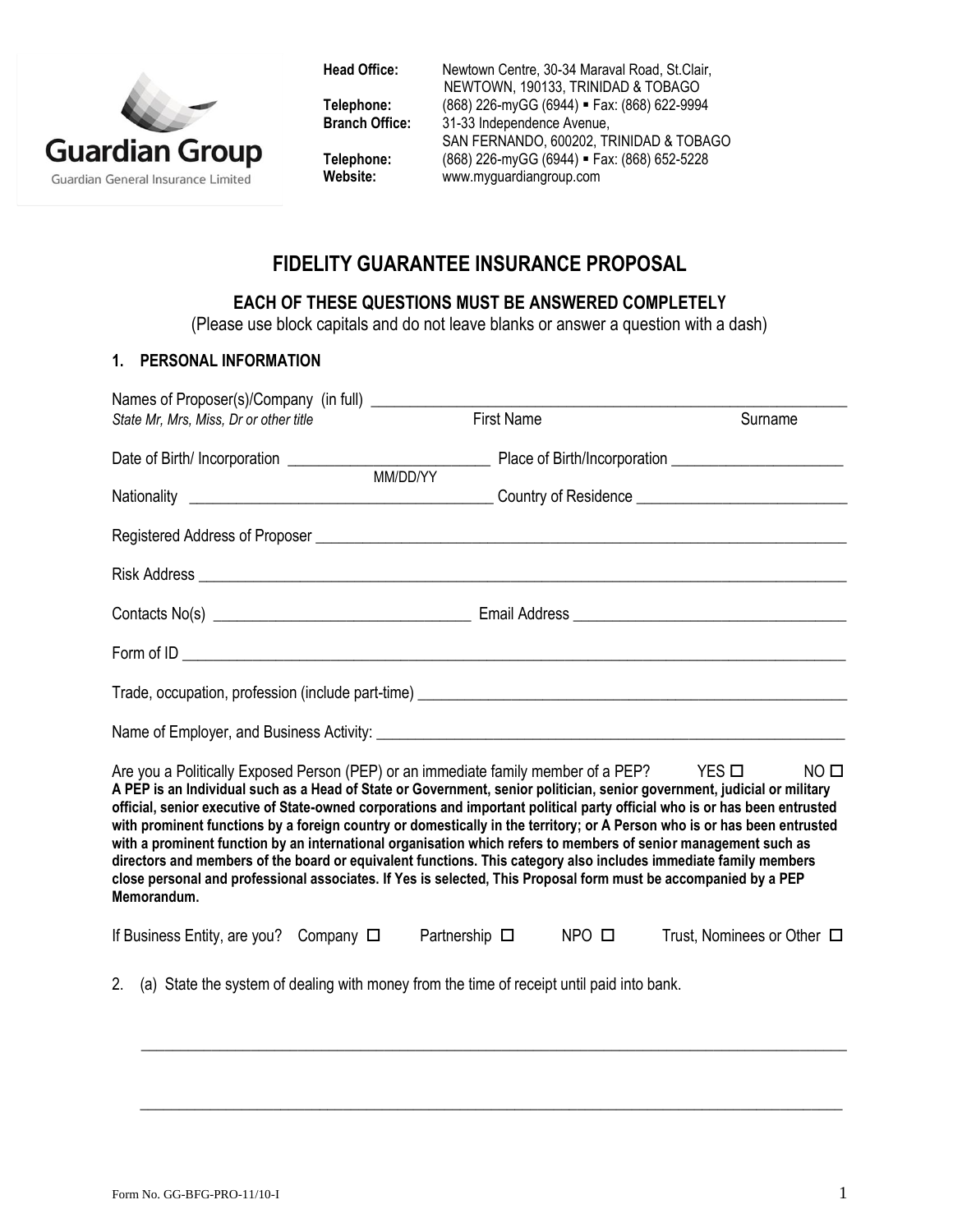|           | (b) | Is all the money received banked on the day of receipt? ________________________                                                            |                                    |                                    |  |  |  |  |
|-----------|-----|---------------------------------------------------------------------------------------------------------------------------------------------|------------------------------------|------------------------------------|--|--|--|--|
|           | (c) | Is any balance retained?<br>If "YES",                                                                                                       | $YES$ $\square$                    | NO <sub>0</sub>                    |  |  |  |  |
|           |     |                                                                                                                                             |                                    |                                    |  |  |  |  |
|           |     |                                                                                                                                             |                                    |                                    |  |  |  |  |
|           |     | (d) Are checks made to see that all money received is paid into the bank?<br>If "YES",                                                      | $YES$ $\square$                    | NO <sub>0</sub>                    |  |  |  |  |
|           |     |                                                                                                                                             |                                    |                                    |  |  |  |  |
|           |     | (e) Are any of the employees handling cash allowed to:<br>(i) make ledger postings<br>(ii) render accounts to customers who are in arrears? | $YES$ $\square$<br>$YES$ $\square$ | NO <sub>0</sub><br>NO <sub>0</sub> |  |  |  |  |
|           | (f) | Is the bank statement checked with the cash book?<br>If "YES",                                                                              | $YES \Box$                         | NO <sub>0</sub>                    |  |  |  |  |
|           |     |                                                                                                                                             |                                    |                                    |  |  |  |  |
| 3.        |     | (a) Are all disbursements other than petty cash made by crossed cheque?                                                                     | $YES$ $\square$                    | NO <sub>0</sub>                    |  |  |  |  |
|           |     | (b) (i) What documents of authority are produced with cheques for signature?                                                                |                                    |                                    |  |  |  |  |
|           |     |                                                                                                                                             |                                    |                                    |  |  |  |  |
|           |     | (ii)                                                                                                                                        |                                    |                                    |  |  |  |  |
|           |     | If an employee has such power, is a second signature required<br>(iii)<br>on all cheques?                                                   | $YES \Box$                         | NO <sub>1</sub>                    |  |  |  |  |
|           |     | If not, what is the limit on the amount of cheques bearing only<br>(iv)<br>one signature?                                                   |                                    |                                    |  |  |  |  |
|           |     | (c) (i) What authority is required before petty cash payments are made?                                                                     |                                    |                                    |  |  |  |  |
|           |     | What system is employed for recording petty cash? ______________________________<br>(ii)                                                    |                                    |                                    |  |  |  |  |
|           |     | (iii)                                                                                                                                       |                                    |                                    |  |  |  |  |
|           |     |                                                                                                                                             |                                    |                                    |  |  |  |  |
| 4.<br>(a) |     | Are wage and salary sheets prepared independently of the<br>employees who pay the wages and/or salaries?                                    | $YES$ $\square$                    | NO <sub>1</sub>                    |  |  |  |  |
|           | (b) |                                                                                                                                             |                                    |                                    |  |  |  |  |
|           | (c) | What is the method of dealing with wages and/or salaries not paid over? ___________________________                                         |                                    |                                    |  |  |  |  |
|           | (d) | How would the introduction of fictitious names or amounts be detected? ____________________________                                         |                                    |                                    |  |  |  |  |
| 5.        |     | In respect of the following, state:                                                                                                         |                                    |                                    |  |  |  |  |
|           |     |                                                                                                                                             |                                    |                                    |  |  |  |  |

(i) how often they will be carried out independently of the employees concerned

(ii) by whom.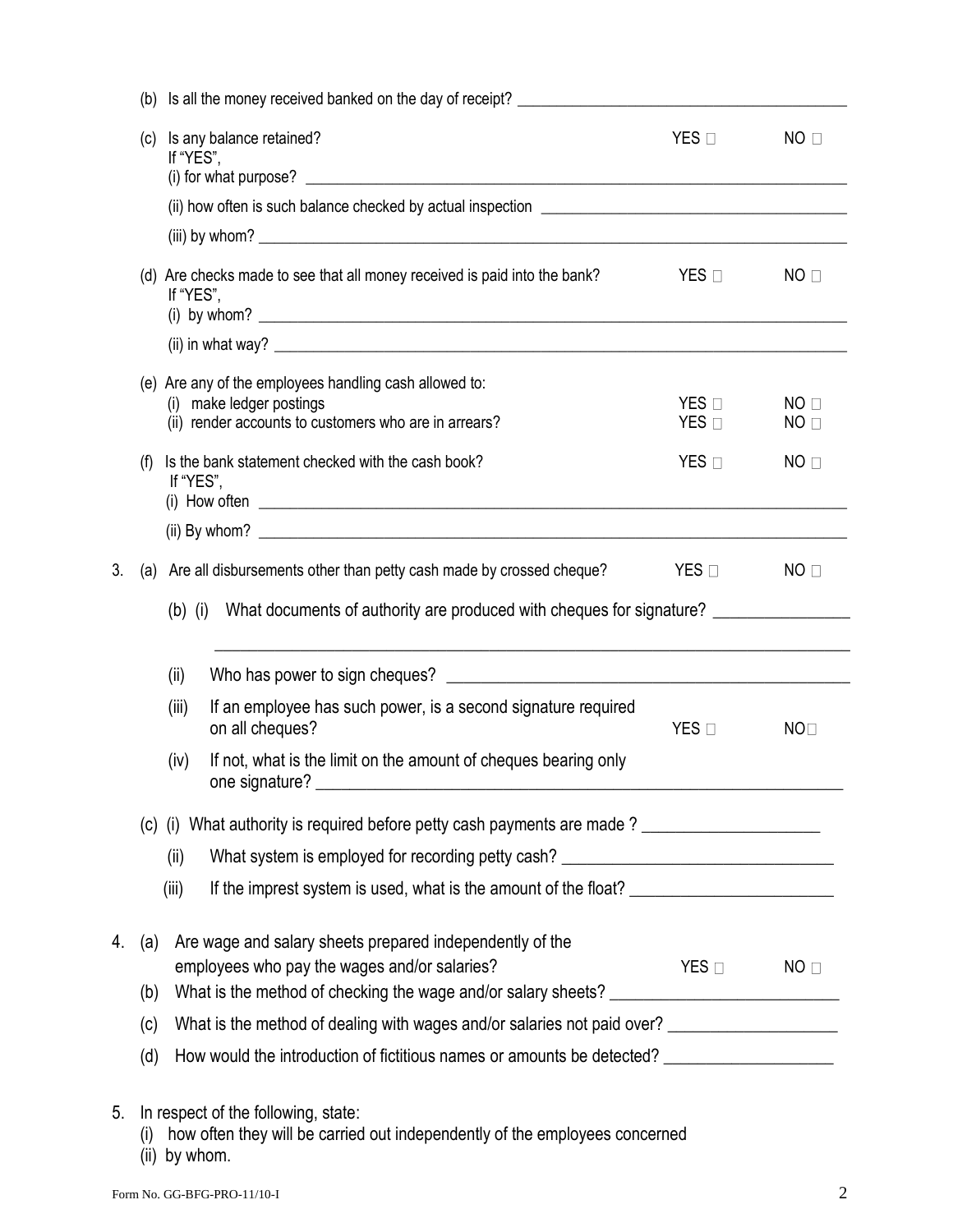|    | (a) Cash book, balanced and checked against bank statement, receipt counterfoils and vouchers                                                                                                                          |                            |                             |  |  |  |
|----|------------------------------------------------------------------------------------------------------------------------------------------------------------------------------------------------------------------------|----------------------------|-----------------------------|--|--|--|
|    | (b) Petty cash payments checked and employee concerned required to produce the balance.<br>(c) Insurance cards examined to ensure that they are fully stamped to date and compared with wages<br>and/or salary sheets. |                            |                             |  |  |  |
|    |                                                                                                                                                                                                                        |                            |                             |  |  |  |
|    |                                                                                                                                                                                                                        |                            |                             |  |  |  |
|    | (d) Verification that the amount drawn weekly for Insurance stamps is correct                                                                                                                                          |                            |                             |  |  |  |
|    | 6. Are stock records maintained?<br>If "YES",                                                                                                                                                                          | $YES \Box$                 | NO <sub>1</sub>             |  |  |  |
|    | (a)                                                                                                                                                                                                                    |                            |                             |  |  |  |
|    | (b)                                                                                                                                                                                                                    |                            |                             |  |  |  |
|    | (c)                                                                                                                                                                                                                    |                            |                             |  |  |  |
|    | (d)                                                                                                                                                                                                                    |                            |                             |  |  |  |
| 7. | (a) Is money received recorded?                                                                                                                                                                                        | YES □                      | NO <sub>1</sub>             |  |  |  |
|    |                                                                                                                                                                                                                        |                            |                             |  |  |  |
|    |                                                                                                                                                                                                                        |                            |                             |  |  |  |
|    | (c) Is all money received banked for your credit daily?                                                                                                                                                                | $YES \Box$                 | NO <sub>1</sub>             |  |  |  |
| 8. | (a) (i) How often are accounts sent directly to customers by post?<br>(ii) By whom? $\qquad \qquad$                                                                                                                    |                            |                             |  |  |  |
|    | (b) What steps are taken to verify accounts reported to be in arrears? _____________________________                                                                                                                   |                            |                             |  |  |  |
|    | (c) Are counterfoil and numbered receipt books used?<br>If "YES",                                                                                                                                                      | YES□                       | NO <sub>1</sub>             |  |  |  |
|    |                                                                                                                                                                                                                        | Indoor<br><b>Officials</b> | Outdoor<br><b>Officials</b> |  |  |  |
|    | how often will the counterfoils be examined and checked?<br>(i)                                                                                                                                                        |                            |                             |  |  |  |
|    | by whom?<br>(ii)                                                                                                                                                                                                       |                            |                             |  |  |  |
| 9. | Are your accounts audited by professional Accountants?<br>If "YES",                                                                                                                                                    | $YES$ $\square$            | NO <sub>1</sub>             |  |  |  |
|    | (a) how often? $\qquad \qquad$                                                                                                                                                                                         |                            |                             |  |  |  |
|    | (c) Is the audit a full and complete one?                                                                                                                                                                              | $YES$ $\square$            | NO <sub>1</sub>             |  |  |  |
|    | 10. Have you experienced any losses through dishonesty of employees<br>during the last ten years?                                                                                                                      | $YES \Box$                 | NO                          |  |  |  |
|    | If "YES", please give full details, stating                                                                                                                                                                            |                            |                             |  |  |  |
|    | (i) the amount                                                                                                                                                                                                         |                            |                             |  |  |  |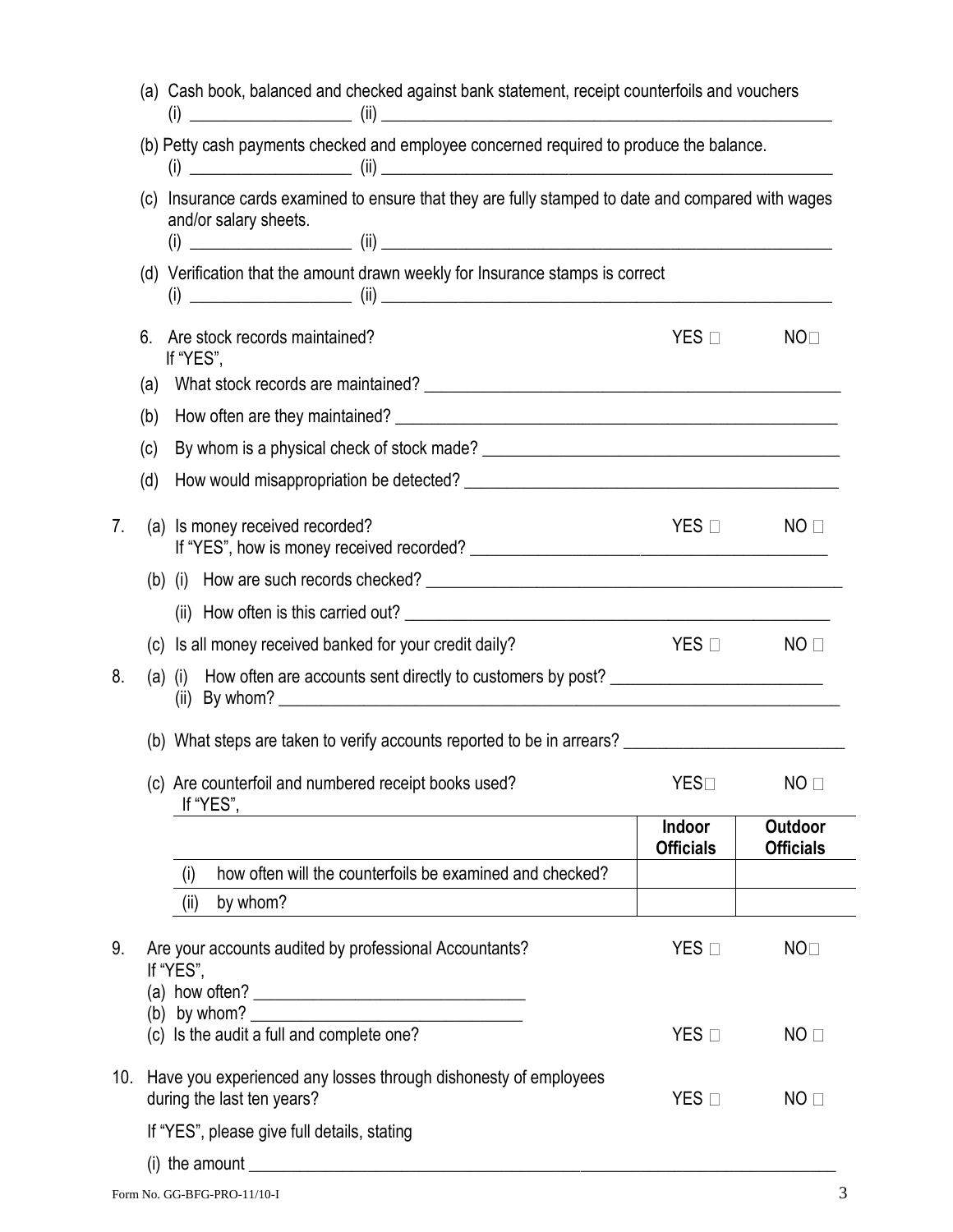$(i)$  how the defalcations were carried out  $(i)$ (iii) what steps you have taken to prevent a reoccurrence \_\_\_\_\_\_\_\_\_\_\_\_\_\_\_\_\_\_\_\_\_\_ 11. Has any insurer ever: (a) declined your proposal?  $YES \Box$ (b) increased your premium?  $YES \Box$  NO  $\Box$ (c) imposed special conditions on your policy?<br>
(d) refused to continue or renew your policy?<br>  $YES \Box$  NO  $\Box$ (d) refused to continue or renew your policy?  $YES \Box$  NO  $\Box$ (e) cancelled your policy?  $YES \Box$ If "YES" to any of these, please give details \_\_\_\_\_\_\_\_\_\_\_\_\_\_\_\_\_\_\_\_\_\_\_\_\_\_\_\_\_\_\_\_\_\_

| 10<br>ı∠. | Period of Insurance: | From | τc       |          |
|-----------|----------------------|------|----------|----------|
|           |                      |      | mm/dd/yy | mm/dd/yy |

#### **DECLARATION**

I/We wish to effect insurance with **Guardian General Insurance Limited** on the terms, conditions and exclusions of the Policy to be issued by the Company.

I/We warrant that:

- (a) the statements and particulars given by me/us in this proposal are to the best of my/our knowledge and belief true and complete
- (b) no material fact/s affecting the assessment of the risk has been misrepresented mis-stated suppressed or withheld

I/We consent to:

(a) conduct business with Guardian General Insurance Limited online and electronically including but not limited to effecting and/or renewing insurance coverages, requesting and receiving quotations and/or updates, sending and receiving all documents, communications, notices, contracts and all other correspondence electronically.

I/We further consent that any document delivered in connection with this proposal may be electronically signed and the electronic signatures of the parties are intended to have the same force and effect as manual signatures.

- (b) the sharing of my/our information including personal information with other companies in Guardian Holdings Limited and parent company, NCB Financial Group Limited (referred to herein as NCB Group) and/or their subsidiaries and any other entity/ies that may become part of the NCB Group and with all duly authorized regulatory bodies and/or Agencies and business partners.
- (c) the seeking of information from other insurers, finance companies, databases and/or other duly authorized bodies to verify the answers provided by me/us.

I/We agree that this Proposal and Declaration shall form the basis of the contract between me/us and **Guardian General Insurance Limited** and shall be deemed to be incorporated in the Policy to be issued.

Date (MM/DD/YY): \_\_\_\_\_\_\_\_\_\_\_\_\_\_\_\_\_ Signature of Proposer (s) \_\_\_\_\_\_\_\_\_\_\_\_\_\_\_\_\_\_\_\_\_\_\_\_\_\_

Form No. GG-BFG-PRO-11/10-I 4 Corporate Clients: Affix Company Stamp